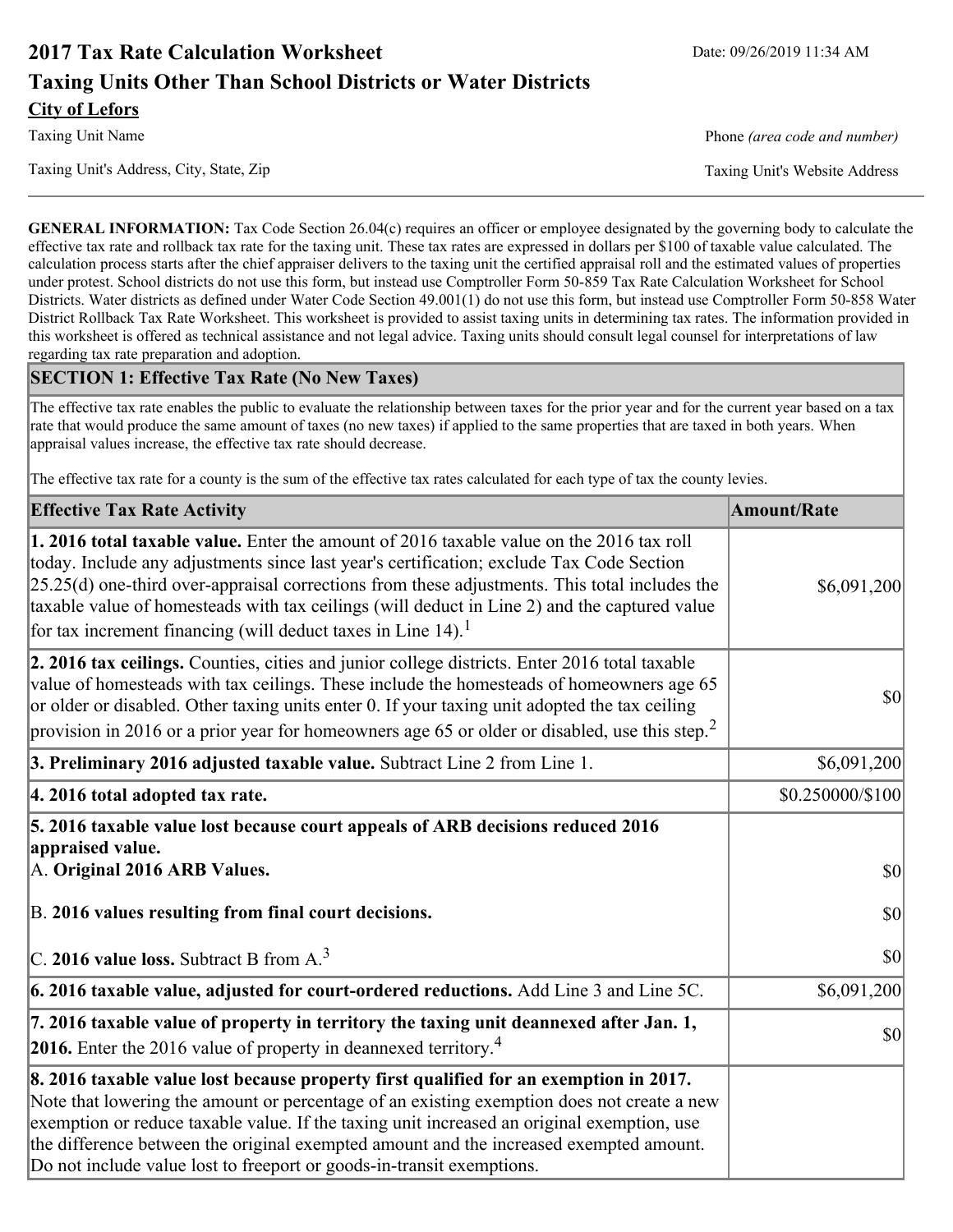| A. Absolute exemptions. Use 2016 market value:                                                                                                                                                                                                                                                                                                                                                                         | \$50,680     |
|------------------------------------------------------------------------------------------------------------------------------------------------------------------------------------------------------------------------------------------------------------------------------------------------------------------------------------------------------------------------------------------------------------------------|--------------|
| B. Partial exemptions. 2017 exemption amount or 2017 percentage exemption times 2016<br>value:                                                                                                                                                                                                                                                                                                                         | \$17,000     |
| C. Value loss. Add A and $B^5$                                                                                                                                                                                                                                                                                                                                                                                         | \$67,680     |
| 9. 2016 taxable value lost because property first qualified for agricultural appraisal (1-<br>d or 1-d-1), timber appraisal, recreational/scenic appraisal or public access airport<br>special appraisal in 2017. Use only properties that qualified in 2017 for the first time; do<br>not use properties that qualified in 2016.                                                                                      |              |
| A. 2016 market value:                                                                                                                                                                                                                                                                                                                                                                                                  | $ 10\rangle$ |
| B. 2017 productivity or special appraised value:                                                                                                                                                                                                                                                                                                                                                                       | \$0          |
| $\vert$ C. Value loss. Subtract B from A. $^6$                                                                                                                                                                                                                                                                                                                                                                         | \$0          |
| 10. Total adjustments for lost value. Add lines 7, 8C and 9C.                                                                                                                                                                                                                                                                                                                                                          | \$67,680     |
| 11. 2016 adjusted taxable value. Subtract Line 10 from Line 6.                                                                                                                                                                                                                                                                                                                                                         | \$6,023,520  |
| 12. Adjusted 2016 taxes. Multiply Line 4 by Line 11 and divide by \$100.                                                                                                                                                                                                                                                                                                                                               | \$15,058     |
| 13. Taxes refunded for years preceding tax year 2016. Enter the amount of taxes refunded<br>by the taxing unit for tax years preceding tax year 2016. Types of refunds include court<br>decisions, Tax Code Section 25.25(b) and (c) corrections and Tax Code Section 31.11<br>payment errors. Do not include refunds for tax year 2016. This line applies only to tax years<br>preceding tax year $2016$ <sup>7</sup> | \$0          |
| 14. Taxes in tax increment financing (TIF) for tax year 2016. Enter the amount of taxes<br>paid into the tax increment fund for a reinvestment zone as agreed by the taxing unit. If the<br>taxing unit has no 2017 captured appraised value in Line 16D, enter $0.8$                                                                                                                                                  | \$0          |
| 15. Adjusted 2016 taxes with refunds and TIF adjustment. Add Lines 12 and 13, subtract<br>Line $14.9$                                                                                                                                                                                                                                                                                                                  | \$15,058     |
| 16. Total 2017 taxable value on the 2017 certified appraisal roll today. This value<br>includes only certified values and includes the total taxable value of homesteads with tax<br>ceilings (will deduct in Line 18). These homesteads include homeowners age 65 or older or<br>disabled. $10$                                                                                                                       |              |
| A. Certified values:                                                                                                                                                                                                                                                                                                                                                                                                   | \$6,056,543  |
| B. Counties: Include railroad rolling stock values certified by the Comptroller's office:                                                                                                                                                                                                                                                                                                                              | \$0          |
| C. Pollution control and energy storage system exemption : Deduct the value of property<br>exempted for the current tax year for the first time as pollution control or energy storage<br>system property:                                                                                                                                                                                                             | \$0          |
| <b>D. Tax increment financing:</b> Deduct the 2017 captured appraised value of property taxable<br>by a taxing unit in a tax increment financing zone for which the 2017 taxes will be deposited<br>into the tax increment fund. Do not include any new property value that will be included in                                                                                                                        | \$0          |
| Line 21 below. <sup>11</sup>                                                                                                                                                                                                                                                                                                                                                                                           | \$6,056,543  |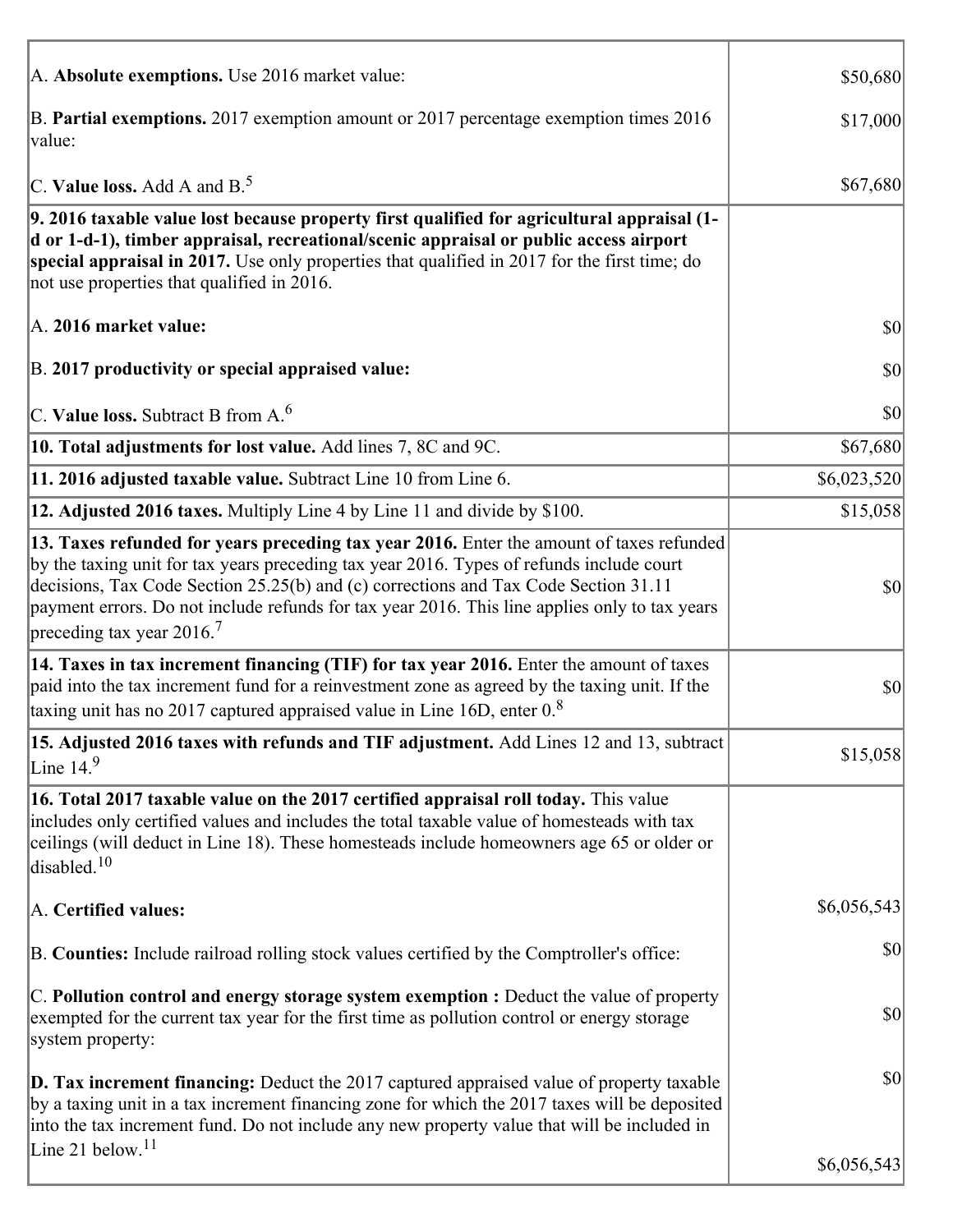| E. Total 2017 value. Add A and B, then subtract C and D.                                                                                                                                                                                                                                                                                                                                                                                                                                                                                                                                                                                                                                                                 |                   |
|--------------------------------------------------------------------------------------------------------------------------------------------------------------------------------------------------------------------------------------------------------------------------------------------------------------------------------------------------------------------------------------------------------------------------------------------------------------------------------------------------------------------------------------------------------------------------------------------------------------------------------------------------------------------------------------------------------------------------|-------------------|
| $ 17$ . Total value of properties under protest or not included on certified appraisal roll. <sup>12</sup>                                                                                                                                                                                                                                                                                                                                                                                                                                                                                                                                                                                                               |                   |
| A. 2017 taxable value of properties under protest. The chief appraiser certifies a list of<br>properties still under ARB protest. The list shows the appraisal district's value and the<br>taxpayer's claimed value, if any, or an estimate of the value if the taxpayer wins. For each of<br>the properties under protest, use the lowest of these values. Enter the total value. <sup>13</sup>                                                                                                                                                                                                                                                                                                                         | \$0               |
| B. 2017 value of properties not under protest or included on certified appraisal roll.<br>The chief appraiser gives taxing units a list of those taxable properties that the chief<br>appraiser knows about, but are not included in the appraisal roll certification. These<br>properties also are not on the list of properties that are still under protest. On this list of<br>properties, the chief appraiser includes the market value, appraised value and exemptions for<br>the preceding year and a reasonable estimate of the market value, appraised value and<br>exemptions for the current year. Use the lower market, appraised or taxable value (as<br>appropriate). Enter the total value. <sup>14</sup> | <b>\$0</b>        |
| C. Total value under protest or not certified: Add A and B.                                                                                                                                                                                                                                                                                                                                                                                                                                                                                                                                                                                                                                                              | $ 10\rangle$      |
| 18. 2017 tax ceilings. Counties, cities and junior colleges enter 2017 total taxable value of<br>homesteads with tax ceilings. These include the homesteads of homeowners age 65 or older<br>or disabled. Other taxing units enter 0. If your taxing units adopted the tax ceiling provision<br>$\vert$ in 2016 or a prior year for homeowners age 65 or older or disabled, use this step. <sup>15</sup>                                                                                                                                                                                                                                                                                                                 | \$0               |
| 19. 2017 total taxable value. Add Lines 16E and 17C. Subtract Line 18.                                                                                                                                                                                                                                                                                                                                                                                                                                                                                                                                                                                                                                                   | \$6,056,543       |
| 20. Total 2017 taxable value of properties in territory annexed after Jan. 1, 2016.<br>Include both real and personal property. Enter the 2017 value of property in territory<br>$\vert$ annexed. <sup>16</sup>                                                                                                                                                                                                                                                                                                                                                                                                                                                                                                          | $ 10\rangle$      |
| 21. Total 2017 taxable value of new improvements and new personal property located<br>in new improvements. New means the item was not on the appraisal roll in 2016. An<br>improvement is a building, structure, fixture or fence erected on or affixed to land. New<br>additions to existing improvements may be included if the appraised value can be<br>determined. New personal property in a new improvement must have been brought into the<br>taxing unit after Jan. 1, 2016, and be located in a new improvement. New improvements do<br>include property on which a tax abatement agreement has expired for $2017$ . <sup>17</sup>                                                                             | \$70,350          |
| 22. Total adjustments to the 2017 taxable value. Add Lines 20 and 21.                                                                                                                                                                                                                                                                                                                                                                                                                                                                                                                                                                                                                                                    | \$70,350          |
| 23. 2017 adjusted taxable value. Subtract Line 22 from Line 19.                                                                                                                                                                                                                                                                                                                                                                                                                                                                                                                                                                                                                                                          | \$5,986,193       |
| 24. 2017 effective tax rate. Divide Line 15 by Line 23 and multiply by $$100$ . <sup>18</sup>                                                                                                                                                                                                                                                                                                                                                                                                                                                                                                                                                                                                                            | $$0.251545/\$100$ |
| 25. COUNTIES ONLY. Add together the effective tax rates for each type of tax the county<br>levies. The total is the 2017 county effective tax rate. <sup>19</sup>                                                                                                                                                                                                                                                                                                                                                                                                                                                                                                                                                        |                   |

- <sup>2</sup>Tex. Tax Code Section 26.012(14)
- <sup>1</sup>Tex. Tax Code Section 26.012(14) <sup>9</sup>Tex. Tax Code Section 26.012(13) <sup>9</sup>Tex. Tax Code Section 26.012
	-
- <sup>3</sup>Tex. Tax Code Section 26.012(13) <sup>11</sup>Tex. Tax Code Section 26.03(c) <sup>4</sup>Tex. Tax Code Section 26.01(c) and <sup>12</sup>Tex. Tax Code Section 26.01(c) and <sup>12</sup>Tex. Tax Code Section 26.01(c) and <sup>12</sup>Tex. Tax Code Section 26.01(c)
	- <sup>12</sup>Tex. Tax Code Section 26.01(c) and (d)
- 
- <sup>5</sup>Tex. Tax Code Section 26.012(15) <sup>13</sup>Tex. Tax Code Section 26.01(c) <sup>6</sup>Tex. Tax Code Section 26.01(d) <sup>6</sup>Tex. Tax Code Section 26.012(15) <sup>14</sup>Tex. Tax Code Section 26.01(d)<sup>7</sup>Tex. Tax Code Section 26.012(6)
- $7$ Tex. Tax Code Section 26.012(13)
- 
- 
- ${}^{8}$ Tex. Tax Code Section 26.03(c)  ${}^{16}$ Tex. Tax Code Section 26.012(17)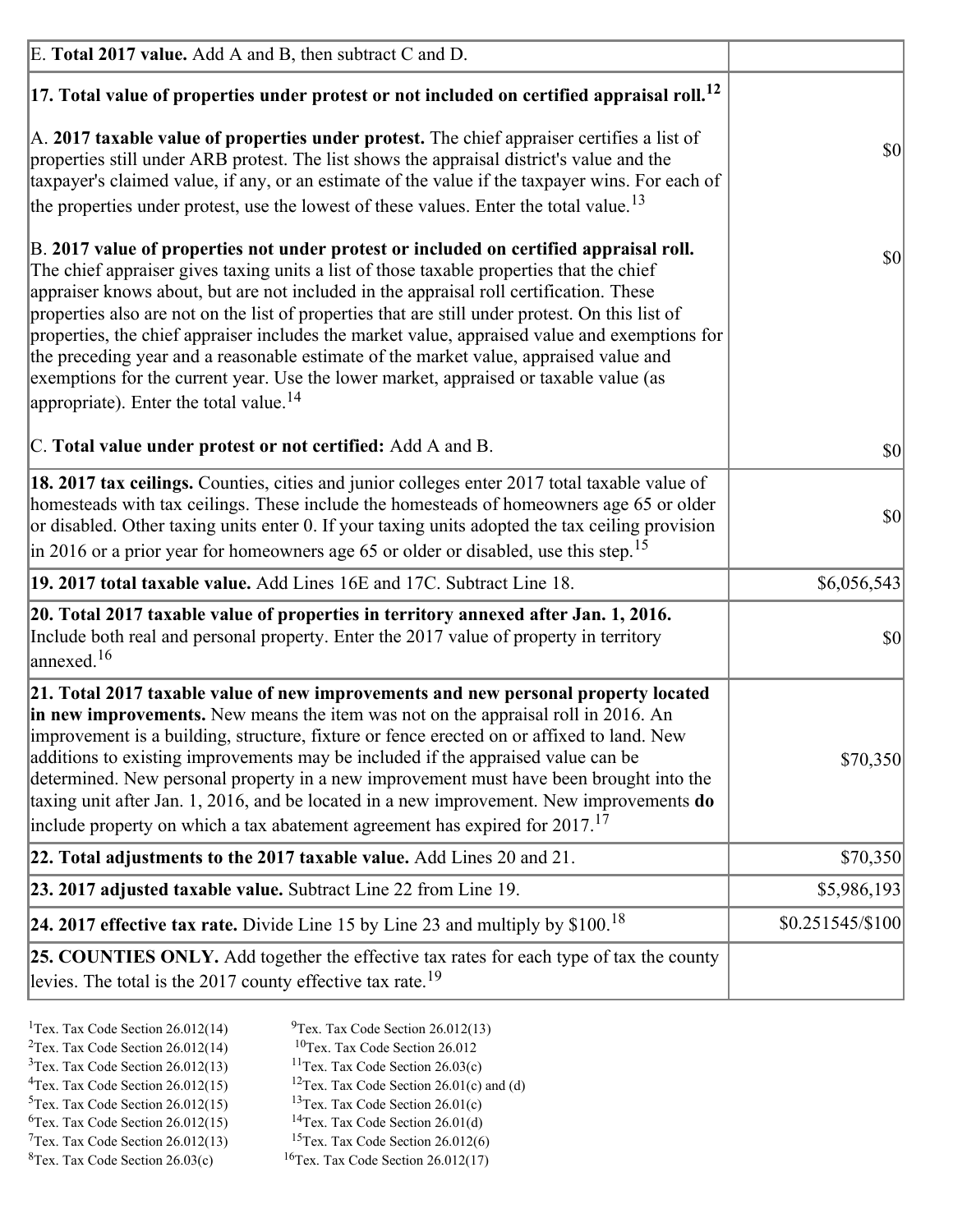### **SECTION 2: Rollback Tax Rate**

The rollback tax rate is split into two separate rates:

- 1. **Maintenance and Operations (M&O):** The M&O portion is the tax rate that is needed to raise the same amount of taxes that the taxing unit levied in the prior year plus eight percent. This rate accounts for such things as salaries, utilities and day-to-day operations.
- 2. **Debt:** The debt tax rate includes the debt service necessary to pay the taxing unit's debt payments in the coming year. This rate accounts for principal and interest on bonds and other debt secured by property tax revenue.

The rollback tax rate for a county is the sum of the rollback tax rates calculated for each type of tax the county levies. In most cases the rollback tax rate exceeds the effective tax rate, but occasionally decreases in a taxing unit's debt service will cause the effective tax rate to be higher than the rollback tax rate.

| <b>Rollback Tax Rate Activity</b>                                                                                                                                                                                                                                                                                                                                                                                                                                                                                                                                                                                                                                       | Amount/Rate            |
|-------------------------------------------------------------------------------------------------------------------------------------------------------------------------------------------------------------------------------------------------------------------------------------------------------------------------------------------------------------------------------------------------------------------------------------------------------------------------------------------------------------------------------------------------------------------------------------------------------------------------------------------------------------------------|------------------------|
| 26. 2016 maintenance and operations (M&O) tax rate.                                                                                                                                                                                                                                                                                                                                                                                                                                                                                                                                                                                                                     | $$0.250000 \times 100$ |
| $ 27.2016$ adjusted taxable value. Enter the amount from Line 11.                                                                                                                                                                                                                                                                                                                                                                                                                                                                                                                                                                                                       | \$6,023,520            |
| 28. 2016 M&O taxes.                                                                                                                                                                                                                                                                                                                                                                                                                                                                                                                                                                                                                                                     |                        |
| A. Multiply Line 26 by Line 27 and divide by \$100.                                                                                                                                                                                                                                                                                                                                                                                                                                                                                                                                                                                                                     | \$15,058               |
| B. Cities, counties and hospital districts with additional sales tax: Amount of additional<br>sales tax collected and spent on M&O expenses in 2016. Enter amount from full year's sales<br>tax revenue spent for M&O in 2016 fiscal year, if any. Other taxing units enter 0. Counties<br>exclude any amount that was spent for economic development grants from the amount of<br>sales tax spent.                                                                                                                                                                                                                                                                     | 30                     |
| C. Counties: Enter the amount for the state criminal justice mandate. If second or later year,<br>the amount is for increased cost above last year's amount. Other taxing units enter 0.                                                                                                                                                                                                                                                                                                                                                                                                                                                                                | 30                     |
| D. Transferring function: If discontinuing all of a department, function or activity and<br>transferring it to another taxing unit by written contract, enter the amount spent by the taxing<br>unit discontinuing the function in the 12 months preceding the month of this calculation. If<br>the taxing unit did not operate this function for this 12-month period, use the amount spent<br>in the last full fiscal year in which the taxing unit operated the function. The taxing unit<br>discontinuing the function will subtract this amount in H below. The taxing unit receiving<br>the function will add this amount in H below. Other taxing units enter 0. | \$0                    |
| E. Taxes refunded for years preceding tax year 2016: Enter the amount of M&O taxes<br>refunded in the preceding year for taxes before that year. Types of refunds include court<br>decisions, Tax Code Section 25.25(b) and (c) corrections and Tax Code Section 31.11<br>payment errors. Do not include refunds for tax year 2016. This line applies only to tax years<br>preceding tax year 2016.                                                                                                                                                                                                                                                                     | \$0                    |
| F. Enhanced indigent health care expenditures: Enter the increased amount for the<br>current year's enhanced indigent health care expenditures above the preceding tax year's<br>enhanced indigent health care expenditures, less any state assistance.                                                                                                                                                                                                                                                                                                                                                                                                                 | $ 10\rangle$           |
| G. Taxes in TIF: Enter the amount of taxes paid into the tax increment fund for a<br>reinvestment zone as agreed by the taxing unit. If the taxing unit has no 2017 captured<br>appraised value in Line 16D, enter 0.                                                                                                                                                                                                                                                                                                                                                                                                                                                   | $ 10\rangle$           |
| <b>H. Adjusted M&amp;O Taxes.</b> Add A, B, C, E and F. For taxing unit with D, subtract if<br>discontinuing function and add if receiving function. Subtract G.                                                                                                                                                                                                                                                                                                                                                                                                                                                                                                        | \$15,058               |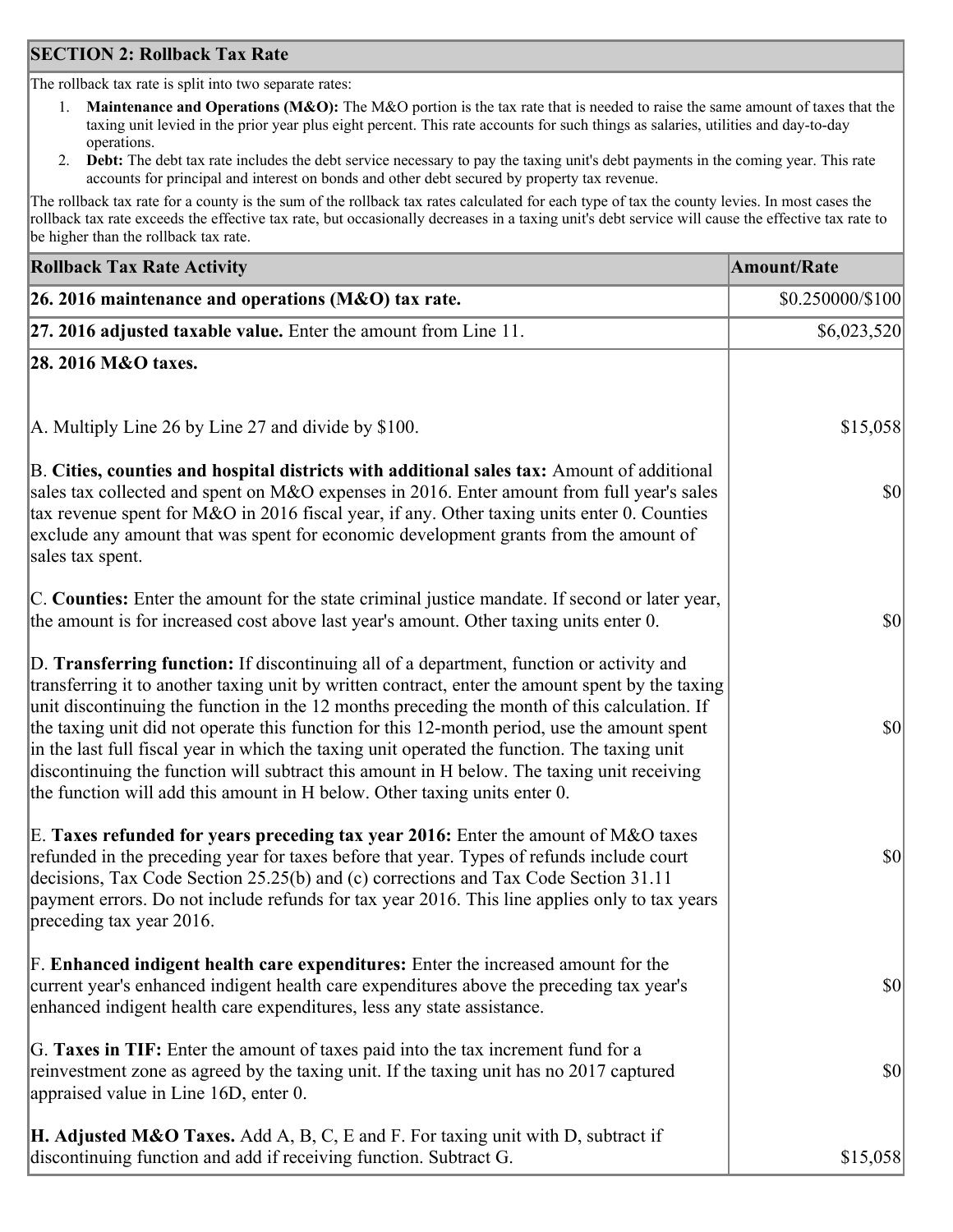| 29. 2017 adjusted taxable value. Enter Line 23 from the Effective Tax Rate Worksheet.                                                                                                                                                                                                                                                                                                          | \$5,986,193                  |
|------------------------------------------------------------------------------------------------------------------------------------------------------------------------------------------------------------------------------------------------------------------------------------------------------------------------------------------------------------------------------------------------|------------------------------|
| 30. 2017 effective maintenance and operations rate. Divide Line 28H by Line 29 and<br>multiply by \$100.                                                                                                                                                                                                                                                                                       | \$0.251545/\$100             |
| $31.2017$ rollback maintenance and operation rate. Multiply Line 30 by 1.08.                                                                                                                                                                                                                                                                                                                   | \$0.271668/\$100]            |
| 32. Total 2017 debt to be paid with property taxes and additional sales tax revenue.<br>Debt means the interest and principal that will be paid on debts that:<br>$(1)$ are paid by property taxes,<br>$(2)$ are secured by property taxes,<br>$(3)$ are scheduled for payment over a period longer than one year and<br>$(4)$ are not classified in the taxing unit's budget as M&O expenses. |                              |
| A. Debt also includes contractual payments to other taxing units that have incurred debts on<br>behalf of this taxing unit, if those debts meet the four conditions above. Include only<br>amounts that will be paid from property tax revenue. Do not include appraisal district budget<br>payments. Enter debt amount.                                                                       | 30                           |
| B. Subtract unencumbered fund amount used to reduce total debt.                                                                                                                                                                                                                                                                                                                                | \$0                          |
| C. Subtract amount paid from other resources.                                                                                                                                                                                                                                                                                                                                                  |                              |
| D. Adjusted debt. Subtract B and C from A.                                                                                                                                                                                                                                                                                                                                                     | $ 10\rangle$<br>$ 10\rangle$ |
| 33. Certified 2016 excess debt collections. Enter the amount certified by the collector.                                                                                                                                                                                                                                                                                                       | $ 10\rangle$                 |
| 34. Adjusted 2017 debt. Subtract Line 33 from Line 32D.                                                                                                                                                                                                                                                                                                                                        | \$0                          |
| 35. Certified 2017 anticipated collection rate. Enter the rate certified by the collector. If<br>the rate is 100 percent or greater, enter 100 percent.                                                                                                                                                                                                                                        | 100.00%                      |
| 36. 2017 debt adjusted for collections. Divide Line 34 by Line 35                                                                                                                                                                                                                                                                                                                              | $ 10\rangle$                 |
| $37.2017$ total taxable value. Enter the amount on Line 19.                                                                                                                                                                                                                                                                                                                                    | \$6,056,543                  |
| <b>38. 2017 debt tax rate.</b> Divide Line 36 by Line 37 and multiply by \$100.                                                                                                                                                                                                                                                                                                                | \$0.000000/\$100             |
| <b>39. 2017 rollback tax rate.</b> Add Lines 31 and 38.                                                                                                                                                                                                                                                                                                                                        | \$0.271668/\$100             |
| 40. COUNTIES ONLY. Add together the rollback tax rates for each type of tax the county<br>levies. The total is the 2017 county rollback tax rate.                                                                                                                                                                                                                                              |                              |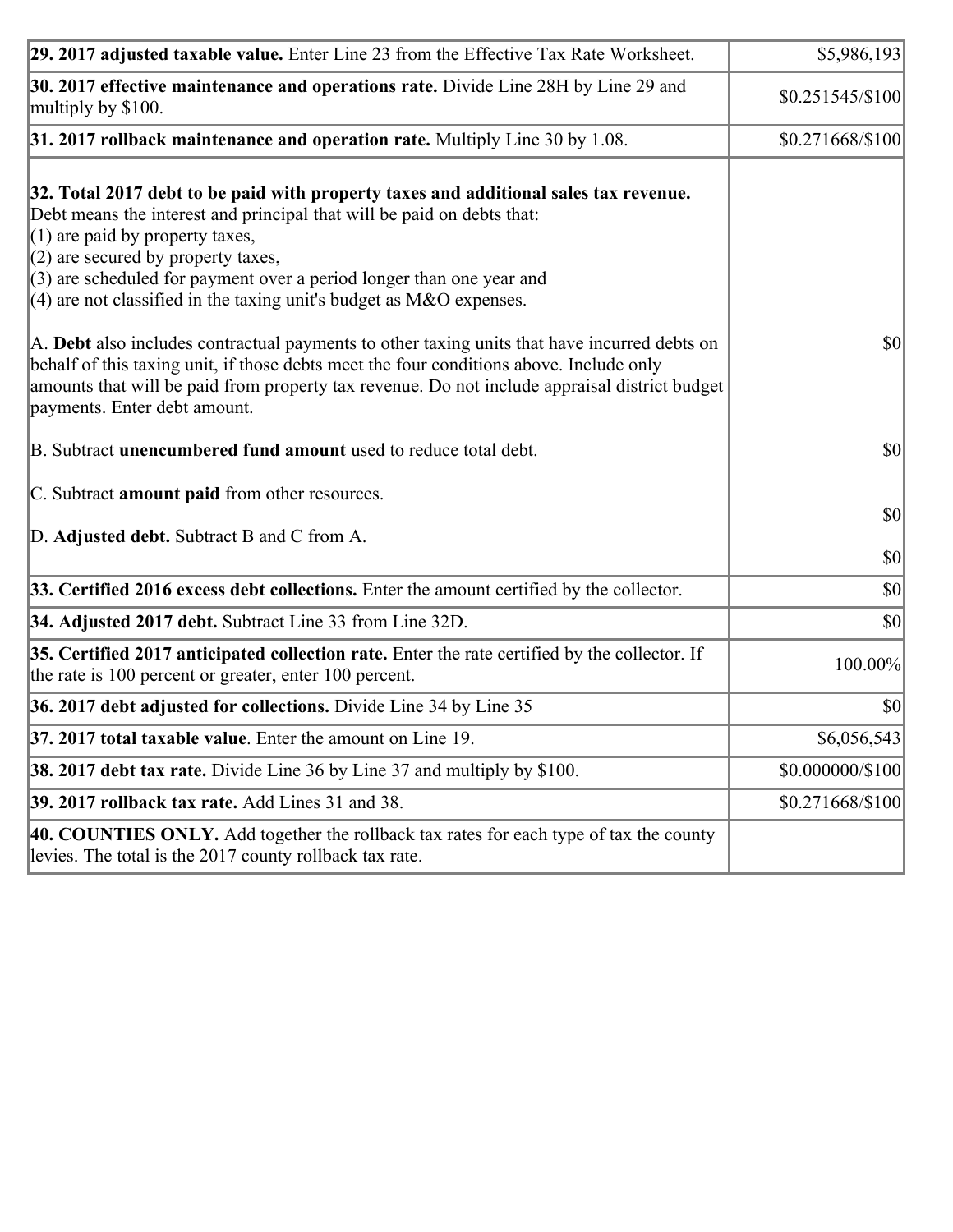# **SECTION 3: Additional Sales Tax to Reduce Property Taxes**

Cities, counties and hospital districts may levy a sales tax specifically to reduce property taxes. Local voters by election must approve imposing or abolishing the additional sales tax. If approved, the taxing unit must reduce its effective and rollback tax rates to offset the expected sales tax revenue.

This section should only be completed by a county, city or hospital district that is required to adjust its effective tax rate and/or rollback tax rate because it adopted the additional sales tax.

| <b>Activity</b>                                                                                                                                                                                                                                                                                                                                                                                                 | <b>Amount/Rate</b> |
|-----------------------------------------------------------------------------------------------------------------------------------------------------------------------------------------------------------------------------------------------------------------------------------------------------------------------------------------------------------------------------------------------------------------|--------------------|
| 41. Taxable Sales. For taxing units that adopted the sales tax in November 2016 or May<br>[2017, enter the Comptroller's estimate of taxable sales for the previous four quarters. <sup>20</sup><br>Taxing units that adopted the sales tax before November 2016, skip this line.                                                                                                                               | $\vert$ so $\vert$ |
| 42. Estimated sales tax revenue. Counties exclude any amount that is or will be spent for<br>economic development grants from the amount of estimated sales tax revenue. <sup>21</sup><br>Taxing units that adopted the sales tax in November 2016 or in May 2017.<br>Multiply the amount on Line 41 by the sales tax rate (.01, .005 or .0025, as applicable) and<br>multiply the result by .95. <sup>22</sup> | \$0                |
| $ -$ or $-$                                                                                                                                                                                                                                                                                                                                                                                                     |                    |
| Taxing units that adopted the sales tax before November 2016.<br>Enter the sales tax revenue for the previous four quarters. Do not multiply by .95.                                                                                                                                                                                                                                                            |                    |
| 43. 2017 total taxable value. Enter the amount from Line 37 of the Rollback Tax Rate<br>Worksheet.                                                                                                                                                                                                                                                                                                              | \$6,056,543        |
| 44. Sales tax adjustment rate. Divide Line 42 by Line 43 and multiply by $$100$ .                                                                                                                                                                                                                                                                                                                               | \$0/\$100          |
| 45. 2017 effective tax rate, unadjusted for sales tax. <sup>23</sup> Enter the rate from Line 24 or 25,<br>as applicable, on the Effective Tax Rate Worksheet.                                                                                                                                                                                                                                                  | $$0.251545/\$100$  |
| 46. 2017 effective tax rate, adjusted for sales tax.<br>Taxing units that adopted the sales tax in November 2016 or in May 2017.<br>Subtract Line 44 from Line 45. Skip to Line 47 if you adopted the additional sales tax before<br>November 2016.                                                                                                                                                             | \$0.251545/\$100   |
| 47. 2017 rollback tax rate, unadjusted for sales tax. <sup>24</sup> Enter the rate from Line 39 or 40,<br>as applicable, of the Rollback Tax Rate Worksheet.                                                                                                                                                                                                                                                    | \$0.271668/\$100   |
| $ 48.2017$ rollback tax rate, adjusted for sales tax. Subtract Line 44 from Line 47.                                                                                                                                                                                                                                                                                                                            | \$0.271668/\$100   |

<sup>17</sup>Tex. Tax Code Section 26.012(17)

<sup>18</sup>Tex. Tax Code Section 26.04(c)

<sup>19</sup>Tex. Tax Code Section 26.04(d)

<sup>20</sup>Tex. Tax Code Section 26.041(d)

- $21$ Tex. Tax Code Section 26.041(i)
- <sup>22</sup>Tex. Tax Code Section 26.041(d)
- <sup>23</sup>Tex. Tax Code Section  $26.04(c)$

<sup>24</sup>Tex. Tax Code Section  $26.04(c)$